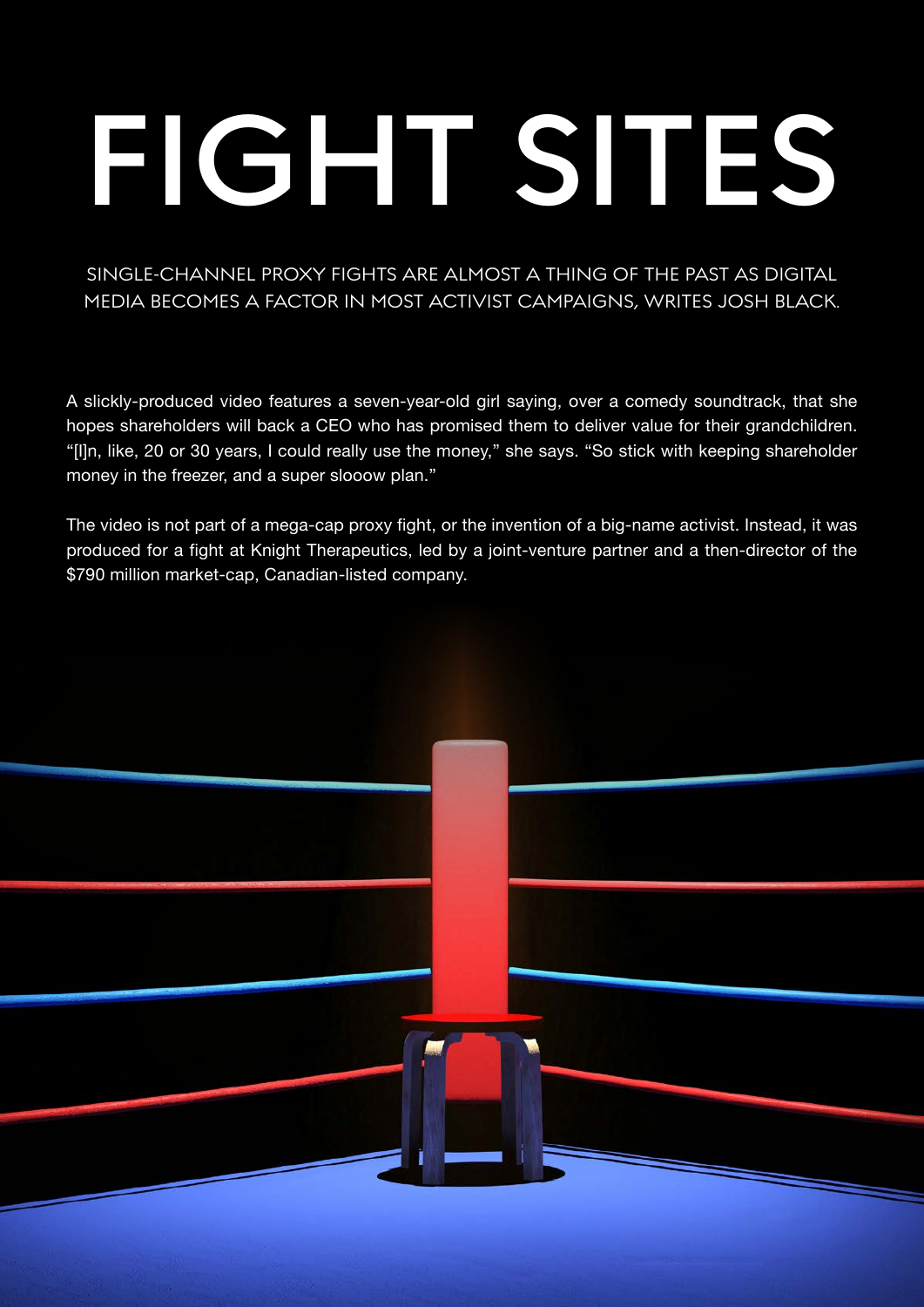# **FIGHT SITES<br>"IT'S CLEARLY EVOLVED FROM A HEADLINE-GRABBING GIMMICK TO A<br>POTENTIALLY INTEGRAL PART OF THE CAMPAIGN."** POTENTIALLY INTEGRAL PART OF THE CAMPAIGN."

A novelty five years ago when *Activist Insight Monthly* first wrote about the combination, digital media and activism is now a familiar pairing. Campaign websites – also called "fight sites" – social media advertising, and video are at the forefront of the new arms race driven by both tactical considerations and technological advances.

"It's another channel to reach the audiences that matter in a proxy fight and if one side is using it and the other isn't, then you can find yourself at a disadvantage," argues Dan Zacchei, a managing director at Sloane & Co, the communications adviser.

#### CHANGE THE CHANNEL

**"IT'S CLEARLY EVOLVED FROM**<br>**POTENTIALLY INTEGRAL PART**<br>**POTENTIALLY INTEGRAL PART**<br>**A** novelty five years ago when *Activist Insight Mon*<br>wrote about the combination, digital media and is<br>ifight sites" – social media adv Perspectives on the importance of digital media in proxy fights range from the skeptical to the insistent. One of the words most frequently used in interviews for this piece was "critical," and not solely by digital specialists. "My personal view is that it's clearly evolved from a headline-grabbing gimmick to a potentially integral part of the campaign," says Michael Fein, head of proxy solicitor Kingsdale Advisors' U.S. operations.

While digital tactics are a given in fights that could swing on the votes of retail shareholders, who are notoriously difficult to reach and whose turnout is low, institutional investors are also a part of the calculus.

"Generally, the higher the percentage of shares held by retail investors, the more of a role social media can play in winning votes," says Patrick Ryan, of communications firm Edelman. However, he warns that "tit-for-tat alienates institutional investors and reflects poorly on the company," and advocates "talking past" the activist.

A survey published in February by Brunswick suggests most sell-side analysts use digital media to follow companies, and 46% will use it to find out what activists are saying about a stock. Including the institutional investor community, use of digital media to make investment decisions increased 41 percentage points between 2015 and 2018 to become "ubiquitous."

Outside of the communications industry, however, some education is still required. "We are still in the infancy of the use of digital media in these campaigns," says Townsend Belisle, creative director of Haystack Needle, a digital specialist widely seen as the leading design agency for activists and activism defense, as well as a range of other corporate events. "These tactics are still new and somewhat scary to some in the finance community."

### somewhat scary to some in the finance community."<br>
"YOU COULD USE DIGITAL MEDIA<br>
A LOT, BUT WHEN YOU DO, YOU<br>
GET CRITICIZED FOR SPENDING THE<br>
SHAREHOLDERS' MONEY."<br>
"I think it always makes sense to have at least a campai "YOU COULD USE DIGITAL MEDIA A LOT, BUT WHEN YOU DO, YOU GET CRITICIZED FOR SPENDING THE SHARFHOLDERS' MONEY"

"I think it always makes sense to have at least a campaign website but even that is not a view that is universally shared," says Kai Liekefett, a partner at Sidley Austin and head of its activism defense practice.

#### ATTACK ADS AND FIGHT SITES

Close followers of activism have become accustomed to seeing a variety of digital tools, whether they realize it or not. Third Point Partners' mock-commercial at Campbell Soup became a news story in itself, a fact not lost on public relations experts, who say this amplified the activist's message.

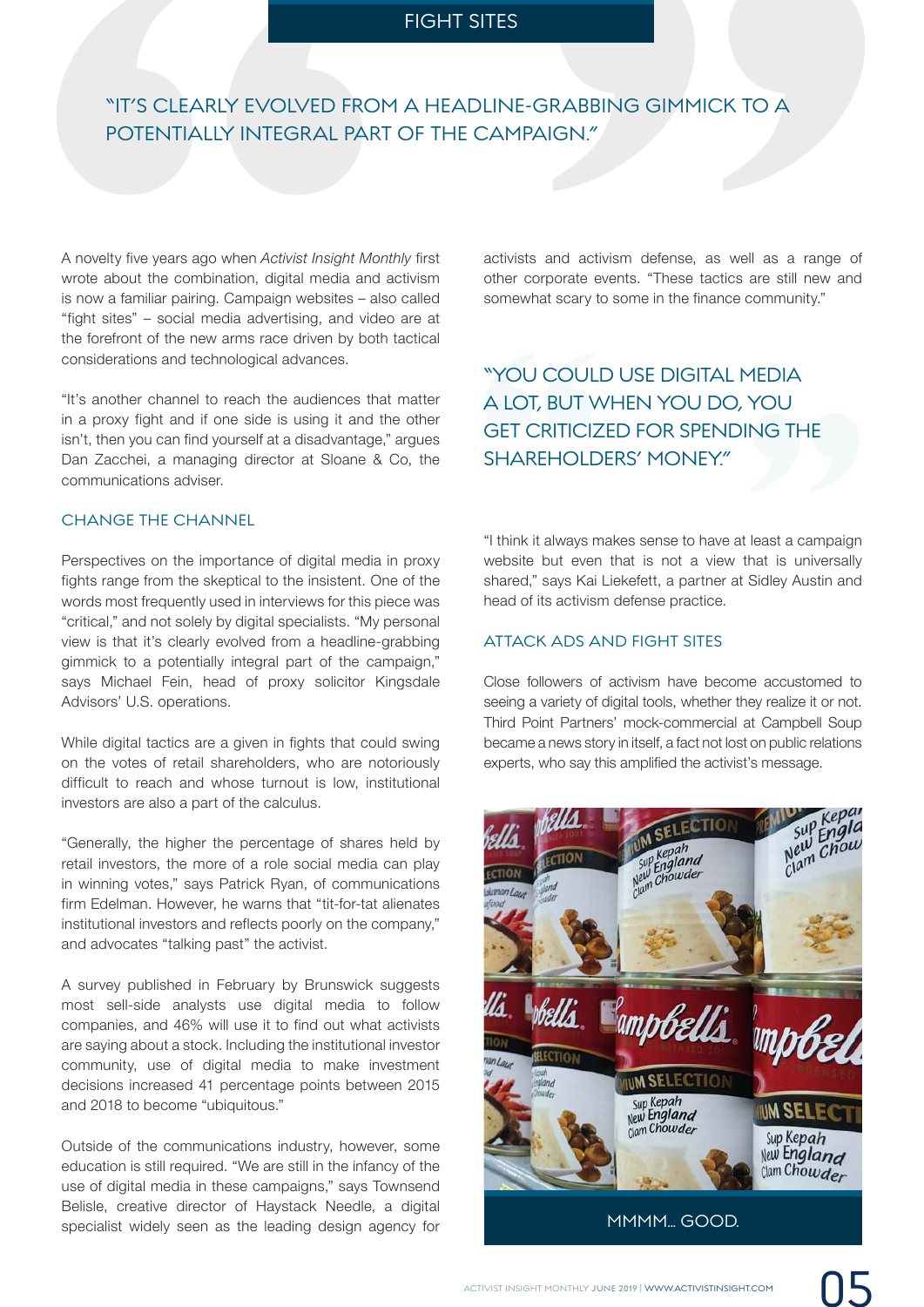# **"** " "OF COURSE, YOU STILL HAVE TO FIGHT LIKE HELL TO MAKE SURE NEWS<br>ARTICLES ACCURATELY REFLECT YOUR POSITION ON KEY ISSUES ARTICLES ACCURATELY REFLECT YOUR POSITION ON KEY ISSUES"

The suppliers and budgets for digital efforts are often treated as trade secrets but unlike Third Point's previous ad at Dow, its Campbell video featured what was likely expensive live shooting with an actress and a narrative based on Campbell's own famous "Mmmm… good" commercials.

With both campaigns settling – Dow quickly, Campbell shortly before the meeting – debates about the effectiveness of the videos are hard to resolve. Few people in the industry do not have an opinion on it.

While Third Point has led the way in "attack ads," video has other uses. Elliott Management sent Arconic shareholders video-players pre-loaded with its slate of nominees talking about their qualifications. Pershing Square Capital Management and EQT's CEO Rob McNally promoted soft interviews with Jim Cramer or Bloomberg TV via social media. Transcripts of such appearances have to be filed, per Securities and Exchange Commission rules governing solicitations, so why not make a virtue out of them? (Pershing Square lost its battle at ADP, while EQT's proxy fight with the Rice brothers is ongoing.) **"OF COURSE, YOU STILL HAVE ARTICLES ACCURATELY REFLECT ARTICLES ACCURATELY REFLECT ARTICLES ACCURATELY REFLECT ARTICLES ACCURATELY REFLECT THE stated as trade secrets but unlike Third Point's pad at Dow, its Campbell vide** 

#### AD NAUSEUM

Other digital ads, often placed on LinkedIn, Twitter, or Facebook, but also on Google's search engine or on

## "WHAT DO<br>AUDIENCES<br>YOU WANT<br>WHO ARE THE<br>Haystack Needle, i<br>in the field. It offers Other digital ads, often placed on LinkedIn, Twitter, or<br>Facebook, but also on Google's search engine or on<br>"WHAT DO YOU WANT YOUR<br>AUDIENCES TO DO – AND HOW DO<br>YOU WANT THEM TO FEEL?" AUDIENCES TO DO – AND HOW DO YOU WANT THEM TO FEEL?"

newspaper websites, can convey a message or direct recipients to fight sites or presentations. In 2017's tightly contested battle between Procter & Gamble and Trian Partners, such ads aired for months. The fight ended in a dead heat.

Recently, Barclays took out LinkedIn ads to promote its first-quarter results ahead of a proxy fight with Sherborne Investors to help shore up faith in its strategy. The bank won the vote, albeit helped by journalists' interest in Sherborne's hedging arrangements.

"Of course, you still have to fight like hell to make sure news articles accurately reflect your position on key issues," says Jonathan Doorley, a New York-based partner at communications firm Brunswick. "That ground game is still really important but why not also dominate the digital space at the same time?"

What isn't disclosed are details of where such ads are focused. When ads can be targeted geographically to a zip code or even a large building, or by a job title or employer on LinkedIn, an unknowable part of the proxy fight entails making sure the right people see an ad.

#### TRICKS OF THE TRADE

The real power in digital media comes in three parts: education, persuasion, and action, says Zack Condry, president of Everest Communications, a new digital specialist founded by The Prosper Group, better known for its work on political campaigns. The two things he wants audiences to say are: "I learned something about the company I didn't know," and, "Dammit, I'm going to do something."

#### **WHO ARE THE PLAYERS?**

Haystack Needle, a New-York based digital specialist founded by Townsend Belisle in 2001, is generally recognized as a leader in the field. It offers seven different services, from search optimization to event production and videography, and has worked on high-profile campaigns for both activists and corporates.

Everest Communications only launched in May but has already worked on one 2019 campaign. President Zack Condry previously worked for Edelman and Brunswick after a spell working on political campaigns.

Several communications firms offer in-house expertise. Brunswick has about 30 digital specialists and integrates its techniques into almost every contested situation, while Edelman typically handles its digital work in-house but will work with external providers.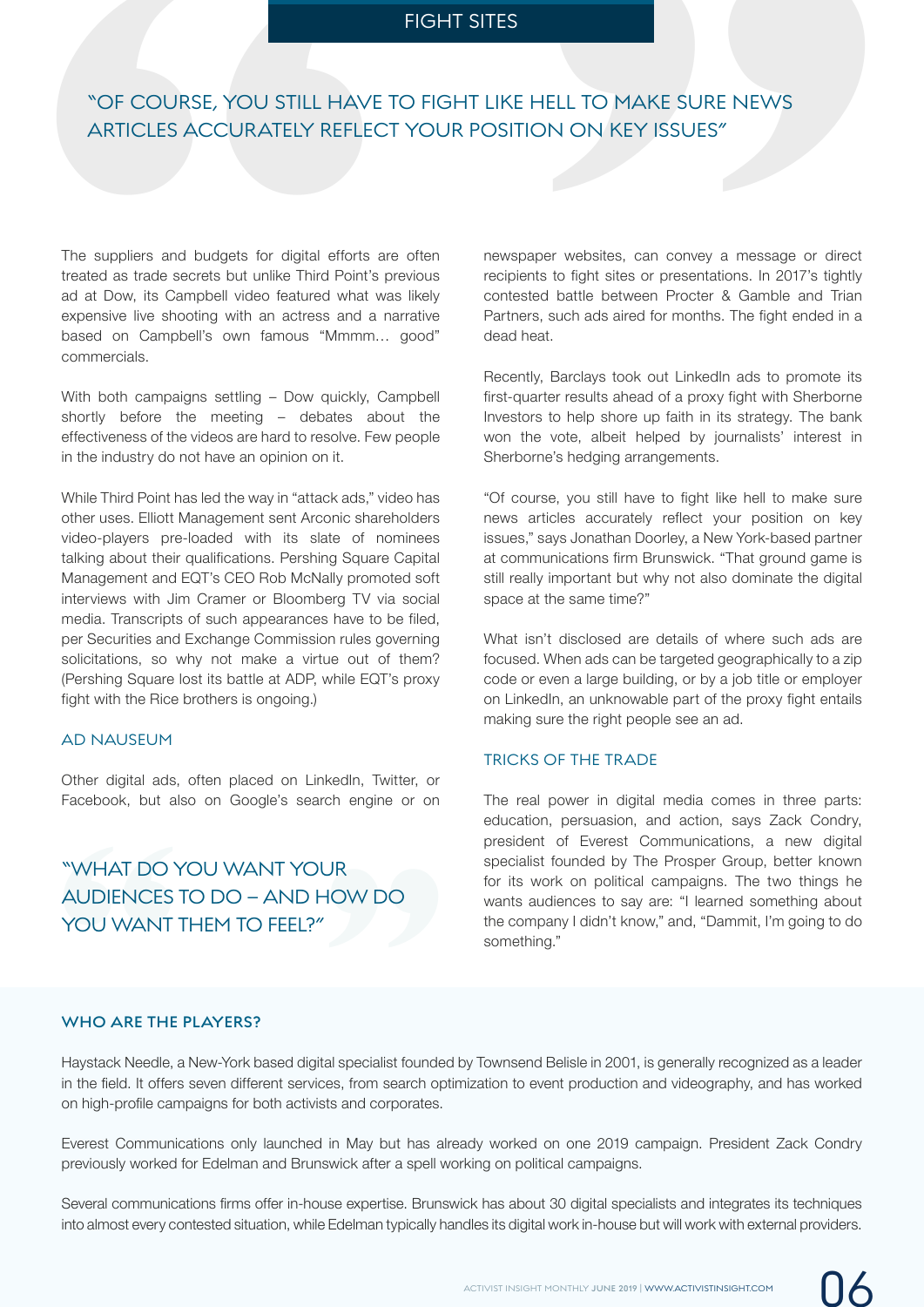## **"** "IT IS NOT YET POSSIBLE TO KNOW IF WE DIRECTLY AFFECTED A VOTING<br>DECISION – BUT WITH DIGITAL TECHNOLOGY WE CAN QUANTIFY AND<br>TRACK OUR MESSAGING." DECISION – BUT WITH DIGITAL TECHNOLOGY WE CAN QUANTIFY AND TRACK OUR MESSAGING."

"We always ask about sentiment," adds Belisle. "What do you want your audiences to do – and how do you want them to feel?"

Then there is the pressure cooker effect. Elliott blitzed Arconic employees, alumni, and shareholders with stinging criticisms of CEO Klaus Kleinfeld in its 2017 fight. Kleinfeld lost his job after apparently lashing out at Elliott founder Paul Singer. **"IT IS NOT YET POSSIBLE TO KNC<br>
DECISION – BUT WITH DIGITAL T<br>
TRACK OUR MESSAGING."<br>
"We always ask about sentiment," adds Belisle. "V<br>
"We always ask about sentiment," adds Belisle. "V<br>
you want your audiences to do – a** 

Condry says that as long as the agitating campaign is prepared for a potential escalation of the fight, digital efforts can make things seem "bigger than they are."

"I think the personal thing works extremely well," he told *Activist Insight Monthly*. "Bear in mind, I come from politics."

#### PROBLEMS

The greater visibility of digital media, while sometimes cheaper than traditional methods, can be a counterproductive effect. "One issue that we always face – it's a rock and a hard place issue – you could use digital media a lot, but when you do, you get criticized for spending the shareholders' money," says Liekefett.

In April, activists looking to elect a new board member at Texas Pacific Land Trust (TPL) reproduced some of the company's social media adverts, scorning warnings of a "storm on the horizon."

"Is management paying out of their own pocket for this media extravaganza, which includes an expensive website, designers, PR advisers and now a social media campaign?" the activists asked, contrasting their exposure to the real estate investment trust's shares with management's more limited ownership. "We believe buying back shares is a better investment than Google ads."

Not everyone agrees that the plethora of feedback from hits and engagements prove that votes have been switched. "Digital technology is a valuable tool that is scalable and fantastically measurable," says Belisle. "It is not yet possible to know if we directly affected a voting decision – but with digital technology we can quantify and track our messaging."

In high-stakes campaigns, such doubts can be a luxury. "I don't know how much it helps but on balance, if it's a tight vote, I'd rather be doing it," says John Ferguson, a founder of Saratoga Proxy Consulting.



ELLIOTT MANAGEMENT SENT VIDEO PLAYERS TO SHAREHOLDERS IN ITS FIGHT WITH ARCONIC.